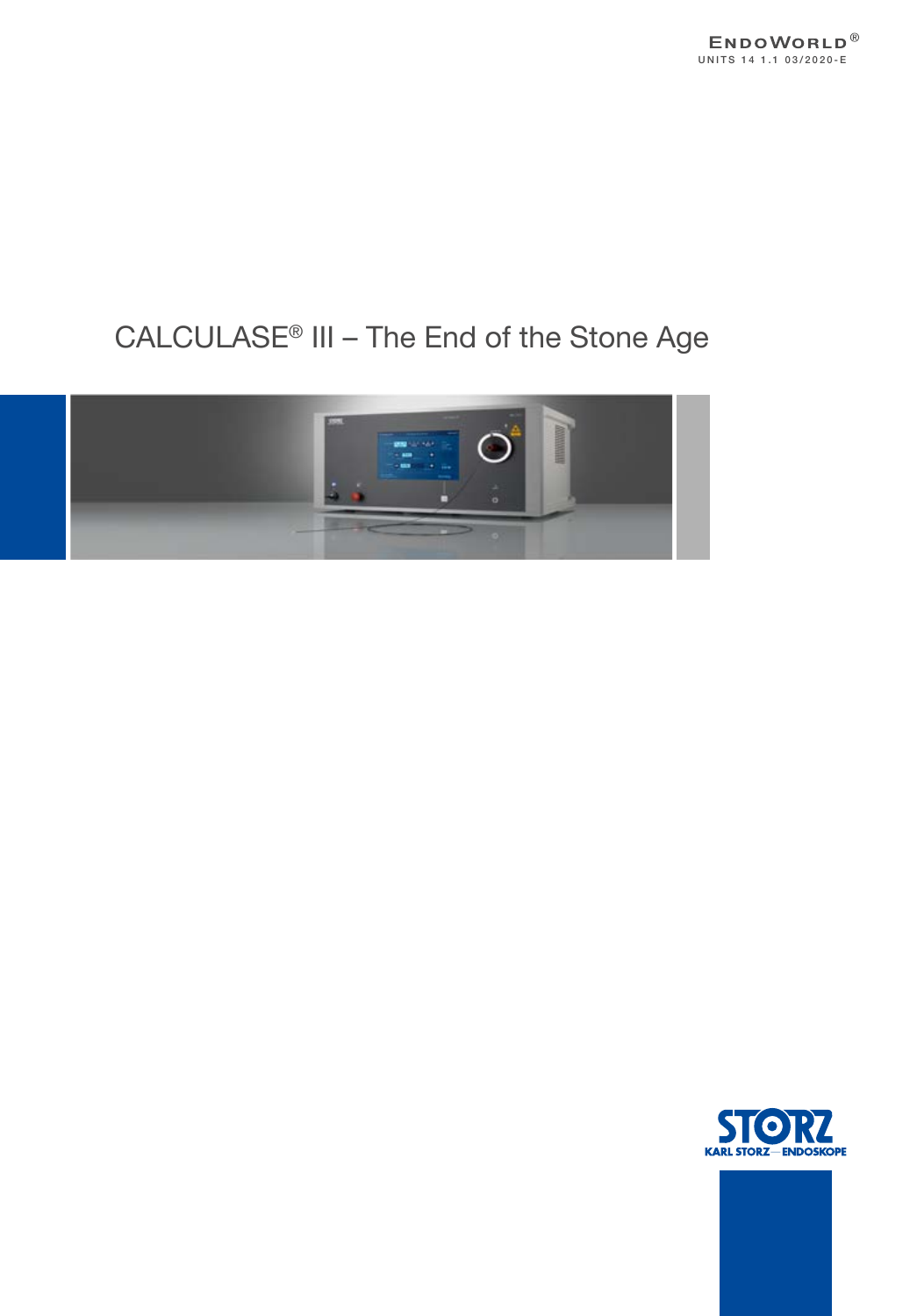# **CALCULASE® III – The End of the Stone Age**

The new 35 Watt desktop laser "CALCULASE® III" from KARL STORZ offers the user an enhanced performance\* and optimal user comfort with an excellent price-performance ratio.



# **CALCULASE® III is…**

#### **…powerful**

With a power rating of 35 Watt, max. 30 Hertz and max. 4 Joule, the powerful CALCULASE® III is a suitable choice for lithotripsy. In addition, laser technology can be used for the treatment of tissue.

#### **…compact**

Thanks to the small, compact design, it fits into every OR – on an equipment cart or in another location.

#### **…efficient**

The user can choose between three pulse modes. Depending on the type of treatment required,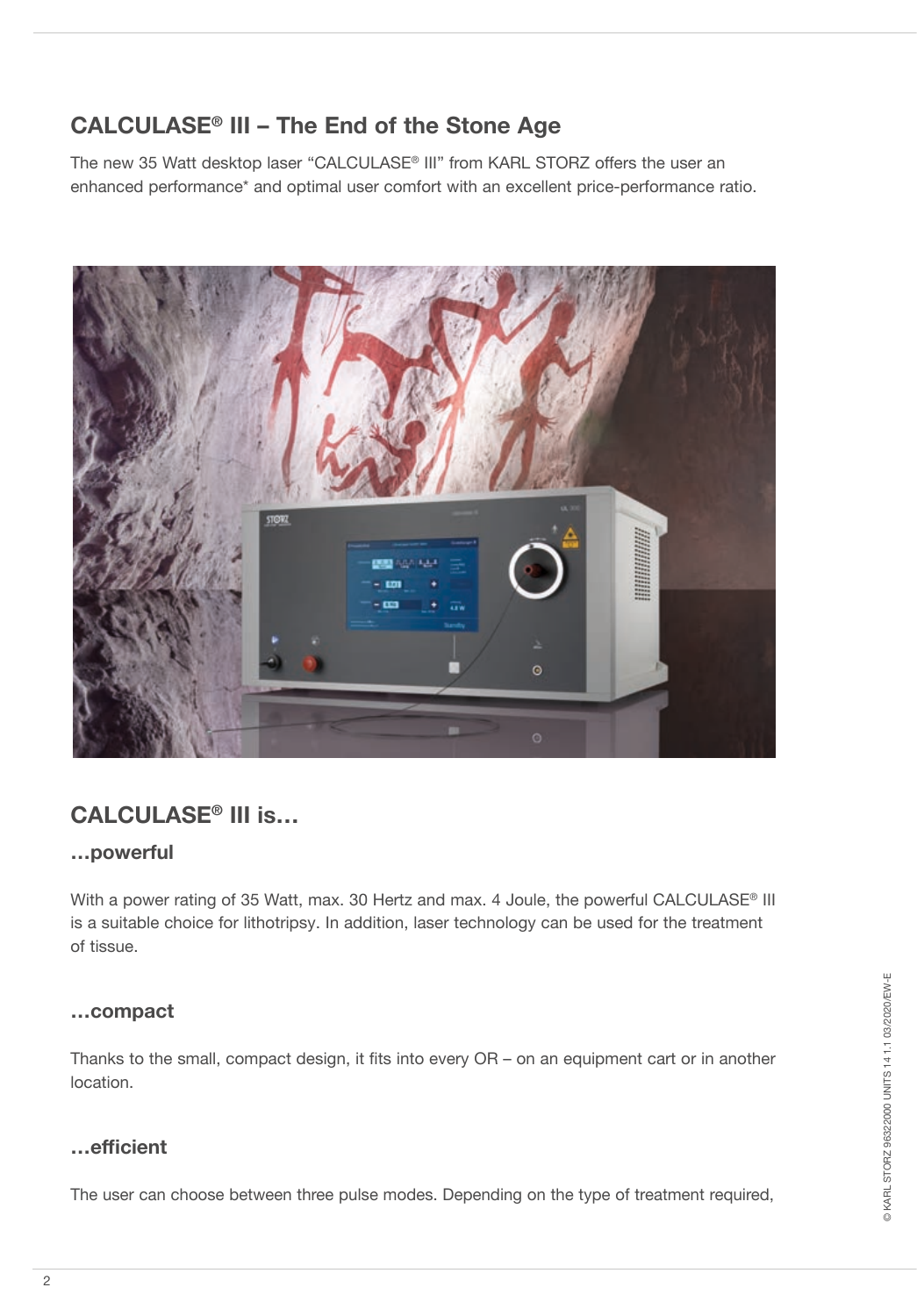the variable pulse length achieves efficient results.

#### **Burst mode:**

The "burst mode" was designed for reducing the repulsion of stone fragments. In this mode, several pulses are emitted in quick succession to reduce stone repulsion during lithotripsy.

#### **Short:**

The short pulse mode can be used for stone fragmentation and tissue ablation.

**Long:** 

The long pulse mode is suitable for dusting and for coagulation.

Energy and frequency values can be set according to individual needs.

Alternatively, the user has the option of selecting a predefined procedure. For these procedures, the values recommended in the literature for energy, frequency and the respective modes are preset. The following procedures can be selected:

- **Lithotripsy (hard calculus)**
- **Lithotripsy (soft calculus)**
- **Lithotripsy (dusting)**
- **Lithotripsy (low repulsion)**
- **Ablation**
- Coagulation

It is also possible to store individual user configurations.

#### **…user-friendly**

With its modern 10" HD touch screen display, CALCULASE® III features an interface that is user-friendly and displays the relevant data directly.

The green aiming beam makes intraoperative orientation easier for the surgeon.

The smooth surface allows optimal wipe disinfection as the unit design meets hygienic demands. A cover on the fiber connector prevents the penetration of dust.

Furthermore, the user can easily replace the laser protection glass between the laser rod and fiber coupling at any time.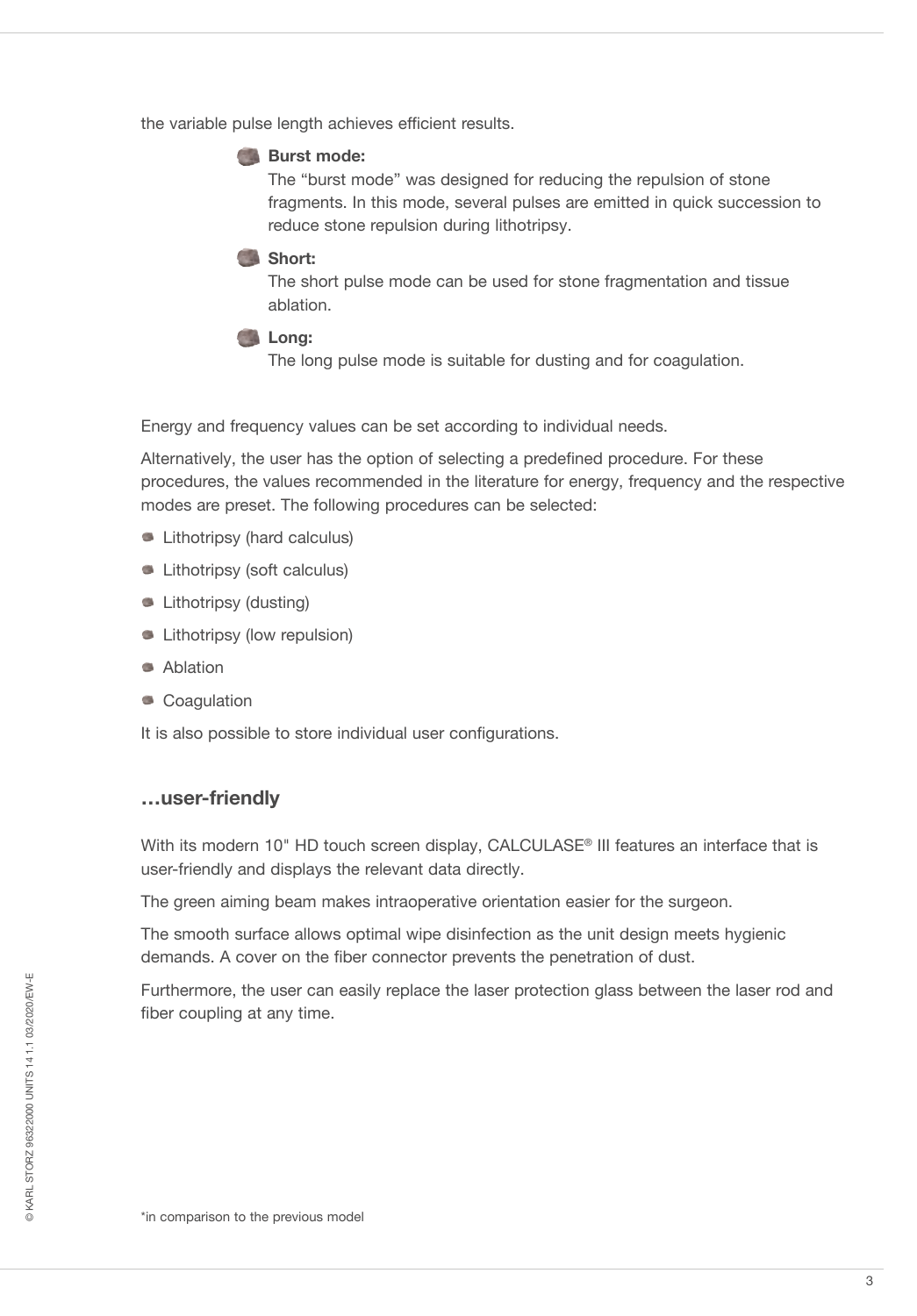#### **…versatile**

The laser is versatile in its use. It can be used for the lithotripsy of calculi and the treatment of tissue.

#### **…intelligent**

The laser is equipped with a fiber identification feature (RFID technology) to enable **automatic identification**:

- Fibers and the fiber size are identified.
- The number of applications are counted.
- The minimum and maximum setting values are displayed automatically and adjusted accordingly.

Information on the detected fiber is shown on the screen.

KARL STORZ offers both reusable and single-use fibers for CALCULASE® III. The fibers are sterile when delivered so they are available for immediate use. Furthermore, these are backward-compatible with the previous CALCULASE® II model.

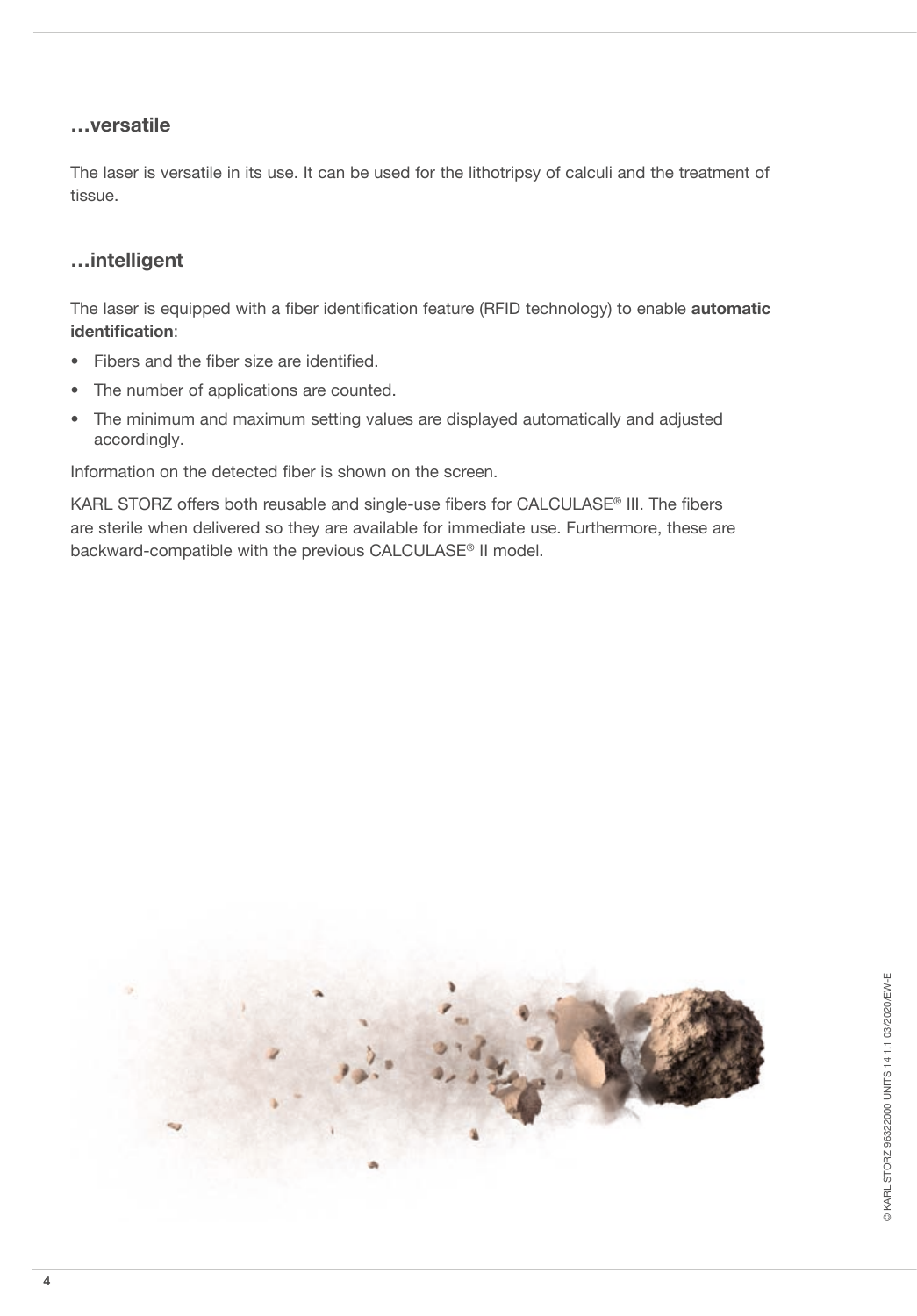# **CALCULASE® III**

# **Order information**

# **Holmium Laser:**

| UL300-1 | CALCULASE <sup>®</sup> III, holmium laser system,   |                                       |  |
|---------|-----------------------------------------------------|---------------------------------------|--|
|         | power supply 230 VAC, 50/60 Hz                      |                                       |  |
|         | The following accessories are included in delivery: |                                       |  |
|         | ET21-1002                                           | Mains Cord                            |  |
|         | 27750124                                            | One-Pedal Footswitch                  |  |
|         | 27750235                                            | <b>Key Set</b>                        |  |
|         | <b>UL101</b>                                        | Remote Interlock Connector            |  |
|         | 27750095                                            | Safety Goggles Ho: YAG Laser, 2080 nm |  |
|         |                                                     | ET42-455452 Ion Exchanger             |  |
|         | <b>UL102</b>                                        | <b>Water Filling Set</b>              |  |
|         |                                                     |                                       |  |



#### **Fibers:**

| Package of 1 |                                                                                       | <b>Reusable</b> | For single use $\mathbb Q$ |
|--------------|---------------------------------------------------------------------------------------|-----------------|----------------------------|
|              | <b>CALCULASE<sup>®</sup> III Fiber,</b><br>230 µm, length 300 cm,<br>reusable/sterile | <b>UL007</b>    | <b>UL004</b>               |
|              | <b>CALCULASE<sup>®</sup> III Fiber,</b><br>365 µm, length 300 cm,<br>reusable/sterile | <b>UL008</b>    | <b>UL005</b>               |
|              | <b>CALCULASE<sup>®</sup> III Fiber,</b><br>600 µm, length 300 cm,<br>reusable/sterile | <b>UL009</b>    | <b>UL006</b>               |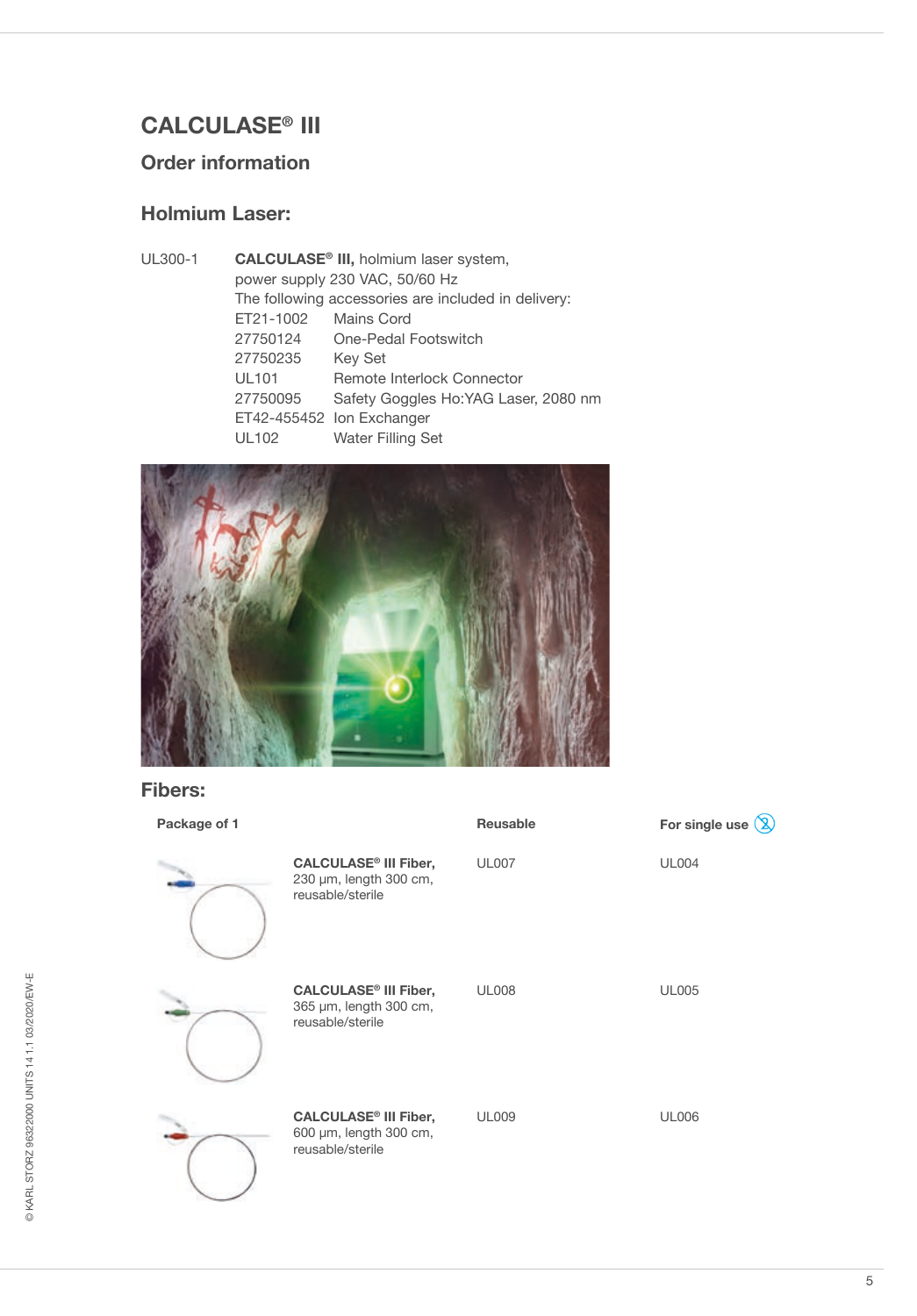### **Package of 6:**

|                                                                                                        | Reusable       | യ<br>For single use |
|--------------------------------------------------------------------------------------------------------|----------------|---------------------|
| <b>CALCULASE<sup>®</sup> III Fiber,</b><br>230 µm, length 300 cm,<br>reusable/sterile,<br>package of 6 | <b>UL007S5</b> | <b>UL004S5</b>      |
| <b>CALCULASE<sup>®</sup> III Fiber,</b><br>365 µm, length 300 cm,<br>reusable/sterile,<br>package of 6 | <b>UL008S5</b> | <b>UL005S5</b>      |
| <b>CALCULASE<sup>®</sup> III Fiber,</b><br>600 µm, length 300 cm,<br>reusable/sterile,<br>package of 6 | <b>UL009S5</b> | <b>UL006S5</b>      |

### **Reprocessing container:**



- Safe storage thanks to silicone holders
- Simple closure mechanism in the lid
- Carrying handles on the lid
- Break-resistant plastic

We recommend that you reprocess fibers in a wire tray (39555B).

#### **Optional accessories:**



27750095 Safety Goggles Ho:YAG Laser



27750280 Fiber Stripper Set



UG210 Equipment Cart, for laser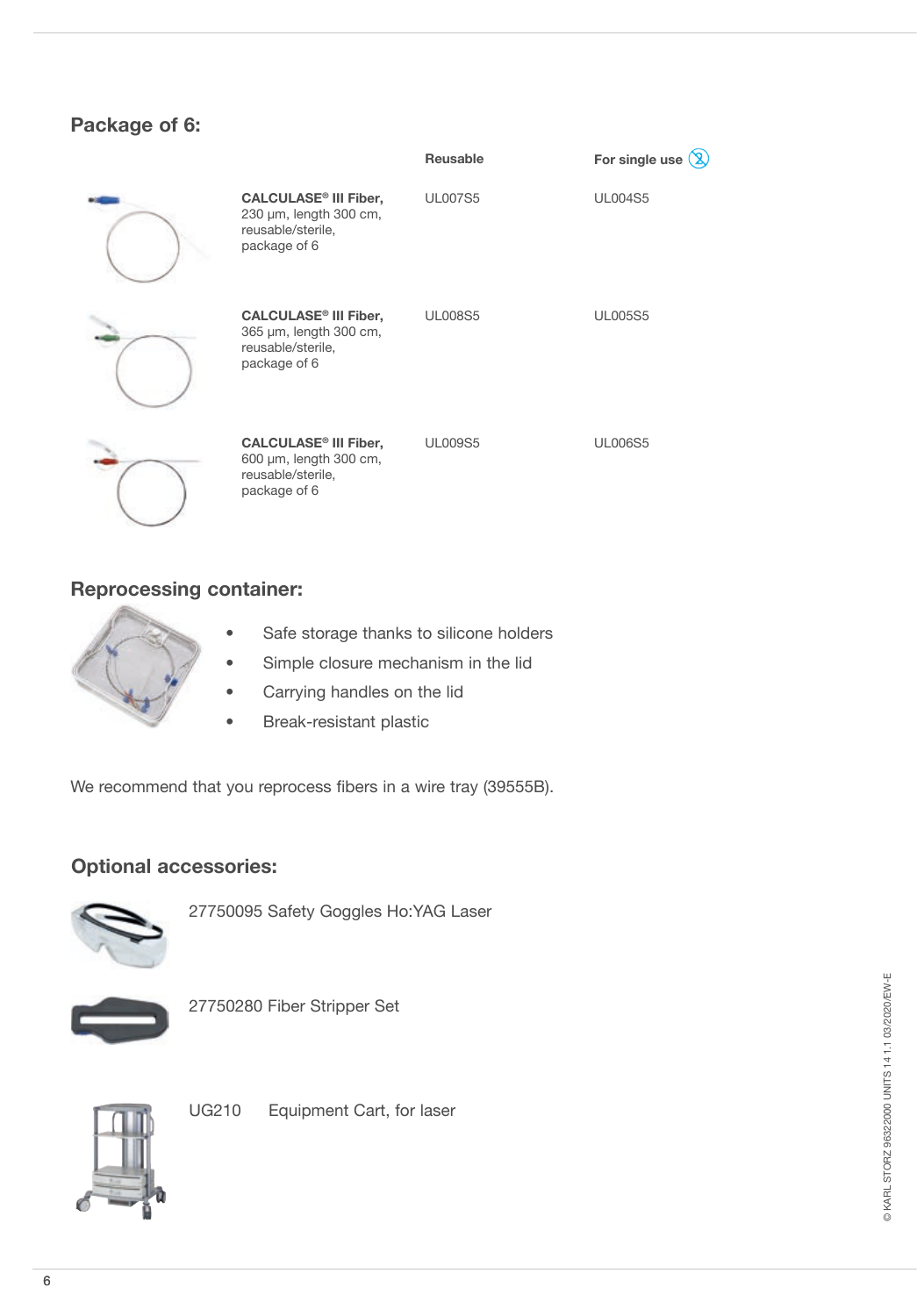#### **Instrumentation:**

The recommended application-specific instruments in combination with CALCULASE® III can be found in the relevant catalogs for each specialty.

## **CALCULASE® III Specifications**

| Laser type                     | Holmium: YAG Laser (Ho: YAG)                            |
|--------------------------------|---------------------------------------------------------|
| Wavelength                     | $2.1 \mu m$                                             |
| <b>Power rating</b>            | max. 35 Watt                                            |
| Frequency                      | max. 30 Hz                                              |
| Energy per pulse               | max. 4 J                                                |
| <b>Pulse duration</b>          | 90-2000 µs                                              |
| <b>Fibers</b>                  | single-use and reusable fibers (230 µm, 365 µm, 600 µm) |
| Aiming beam                    | 532 nm                                                  |
| <b>Fiber detection</b>         | <b>RFID</b> system                                      |
| <b>Activation</b>              | one-pedal footswitch                                    |
| <b>Electrical requirements</b> | 100-240 VAC; 50/60 Hz                                   |
| Cooling                        | internal cooling system                                 |
| <b>Operating temperature</b>   | 18-38 °C                                                |
| <b>Dimensions</b>              | $610 \times 300 \times 430$ mm                          |
| Weight                         | 35 kg (incl. 2 kg cooling water)                        |
| <b>Display</b>                 | 10" FULL HD touch screen                                |

**It is recommended to check the suitability of the product for the intended procedure prior to use.**